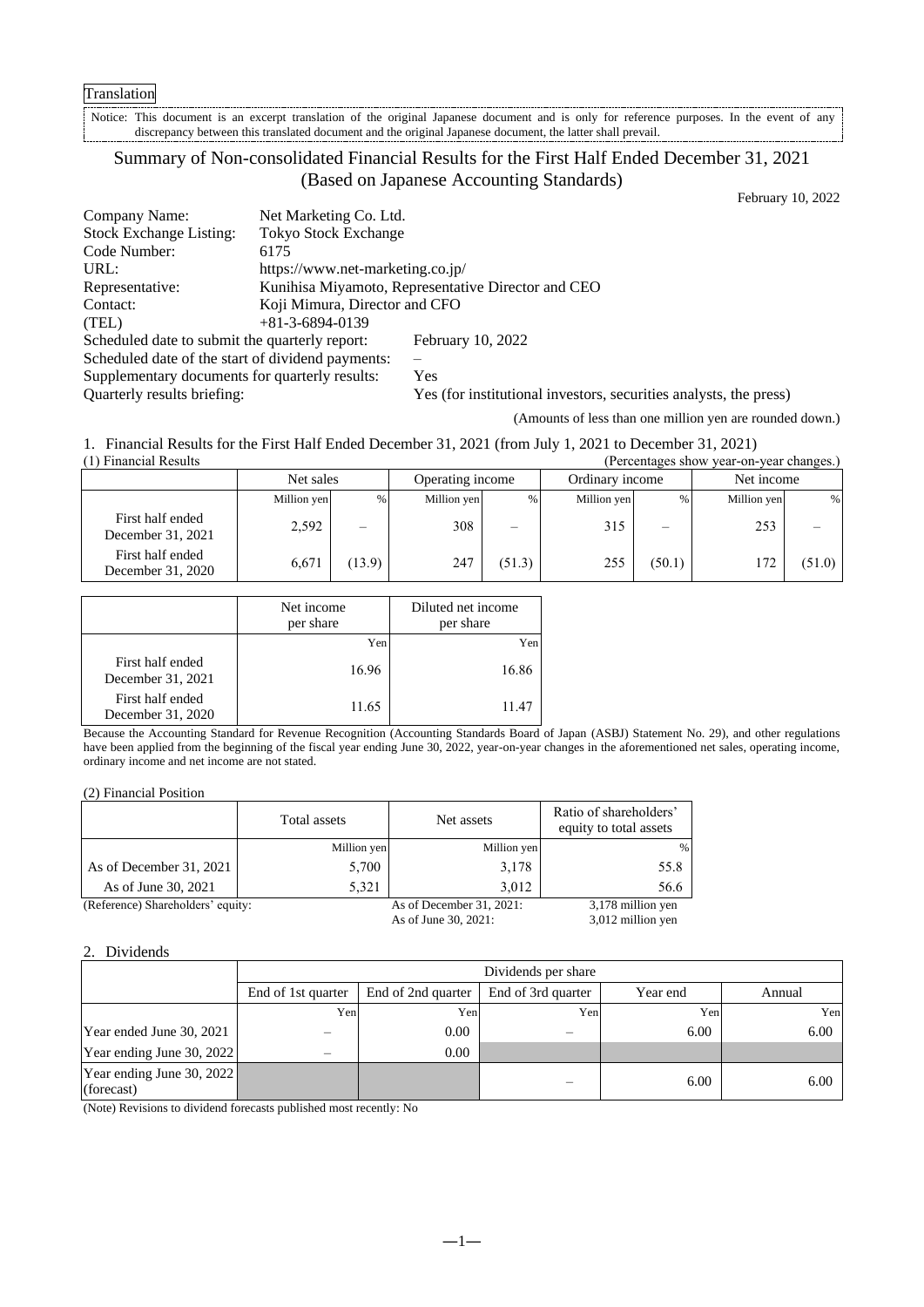#### 3. Financial Results Forecasts for the Fiscal Year Ending June 30, 2022 (from July 1, 2021 to June 30, 2022) (Percentages show year-on-year changes.)

|                           | Net sales   |               | Operating income    | Ordinary income     | Net income          | Net income<br>per share |
|---------------------------|-------------|---------------|---------------------|---------------------|---------------------|-------------------------|
|                           | Million ven | $\frac{0}{0}$ | $\%$<br>Million ven | $\%$<br>Million ven | $\%$<br>Million ven | Yenl                    |
| Year ending June 30, 2022 | 5,785       | —             | 500<br>–            | 500<br>—            | —                   | 25.11                   |

(Note) Revisions to results forecasts published most recently: No

Because the Accounting Standard for Revenue Recognition (Accounting Standards Board of Japan (ASBJ) Statement No. 29), and other regulations have been applied from the beginning of the fiscal year ending June 30, 2022, the financial results forecasts above reflect the application of the Accounting Standard and other regulations. Therefore, year-on-year changes are not stated.

\* NOTE

(1) Application of Particular Accounting Treatment Concerning Preparation of Quarterly Financial Statements: None

(2) Changes in Accounting Principles, Changes in Accounting Estimates, and Retrospective Restatements

(i) Changes in accounting principles accompanying the amendment of accounting standards: Yes

(ii) Changes other than those in (i) above: None

(iii) Changes in accounting estimates: None

(iv) Retrospective restatements: None

(3) Number of Shares Issued (Common shares)

| (i) | Number of shares issued at the end of the period (including treasury stock) |                   |  |  |  |
|-----|-----------------------------------------------------------------------------|-------------------|--|--|--|
|     | As of December 31, 2021:                                                    | 14,942,200 shares |  |  |  |
|     | As of June 30, 2021:                                                        | 14,934,800 shares |  |  |  |
|     | (ii) Number of treasury stock at the end of the period                      |                   |  |  |  |
|     | As of December $31, 2021$ :                                                 | 188 shares        |  |  |  |
|     | As of June 30, 2021:                                                        | 188 shares        |  |  |  |
|     | (iii) Average number of shares issued during the period                     |                   |  |  |  |
|     | First half ended December 31, 2021:                                         | 14.939.445 shares |  |  |  |
|     | First half ended December 31, 2020:                                         | 14,796,612 shares |  |  |  |

\* The summaries of financial results are positioned outside the scope of a quarterly review by certified public accountants and audit firm.

\* Explanations Regarding the Appropriate Use of Financial Results Forecasts and Other Items Worthy of Special Mention <Precautions for Forward-Looking Statements>

Forward-looking statements in this summary, such as financial results forecasts, are based on information available to the Company at present and certain assumptions the Company judges to be rational. Those descriptions do not mean that the Company promises their achievement. Actual financial results and the like may also differ significantly from those descriptions depending on various factors.

<Method for Obtaining Quarterly Supplementary Materials for Explaining Financial Results>

The Company will hold a results briefing (online) for institutional investors, securities analysts and news media on Tuesday, February 22, 2022. The Company will publish supplementary materials for explaining the financial results through the Company Announcements Disclosure Service of the Tokyo Stock Exchange and on its official website on Thursday, February 10, 2022.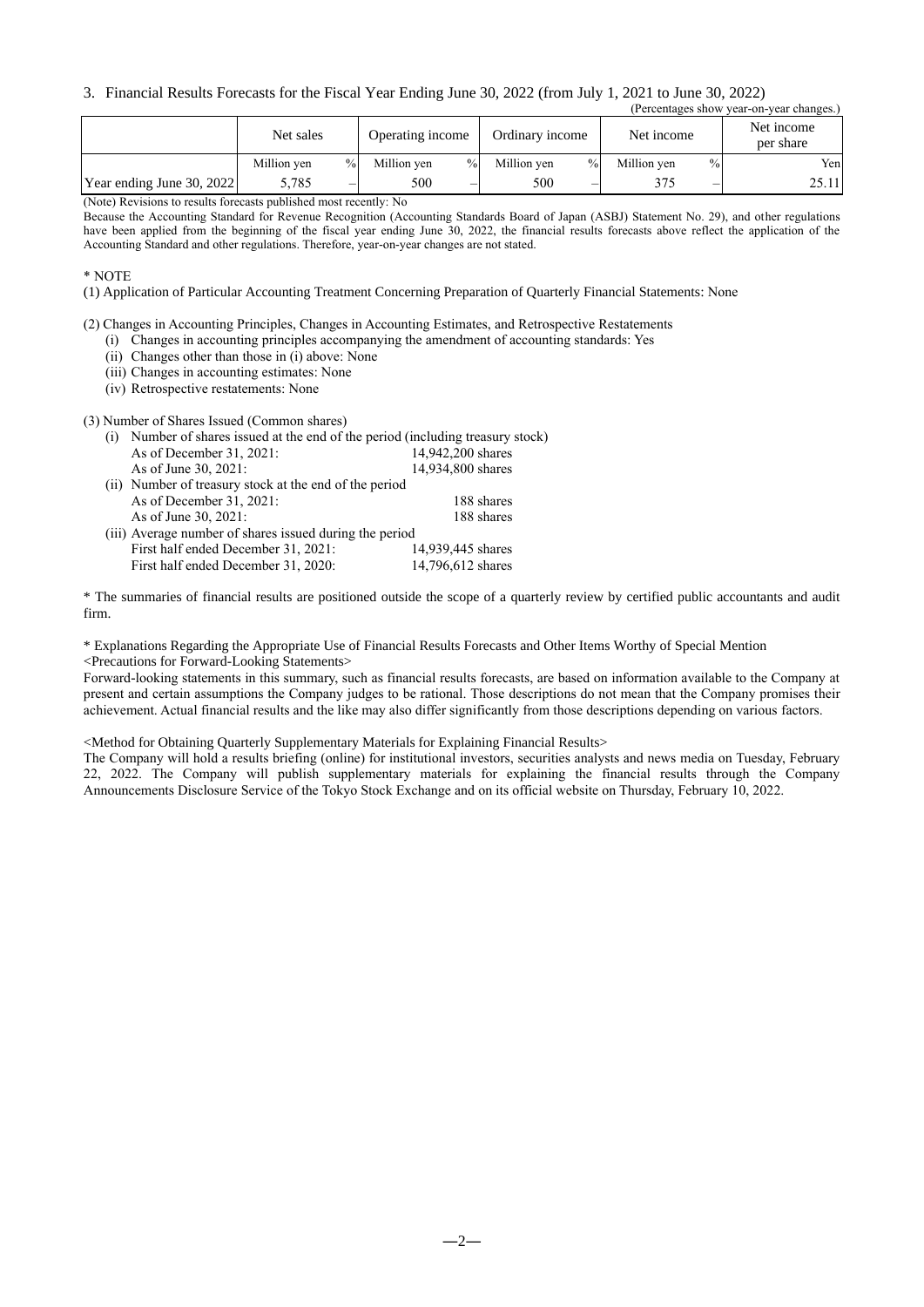# **Quarterly Financial Statements**

(1) Quarterly Balance Sheets

|                                  |                                               | (Unit: Thousand yen)                                                              |
|----------------------------------|-----------------------------------------------|-----------------------------------------------------------------------------------|
|                                  | Previous fiscal year<br>(As of June 30, 2021) | End of first half of the<br>fiscal year under review<br>(As of December 31, 2021) |
| Assets                           |                                               |                                                                                   |
| Current assets                   |                                               |                                                                                   |
| Cash and deposits                | 3,365,770                                     | 3,895,635                                                                         |
| Accounts receivable - trade      | 1,297,360                                     | 1,146,692                                                                         |
| Other                            | 145,959                                       | 161,492                                                                           |
| Allowance for doubtful accounts  | (10)                                          | (9)                                                                               |
| Total current assets             | 4,809,080                                     | 5,203,811                                                                         |
| Non-current assets               |                                               |                                                                                   |
| Property, plant and equipment    | 99,453                                        | 92,838                                                                            |
| Intangible assets                | 113,808                                       | 104,930                                                                           |
| Investments and other assets     | 299,548                                       | 298,760                                                                           |
| Total non-current assets         | 512,810                                       | 496,528                                                                           |
| <b>Total assets</b>              | 5,321,891                                     | 5,700,340                                                                         |
| Liabilities                      |                                               |                                                                                   |
| <b>Current liabilities</b>       |                                               |                                                                                   |
| Accounts payable - trade         | 1,560,138                                     | 1,627,321                                                                         |
| Income taxes payable             | 32,759                                        | 129,490                                                                           |
| Other                            | 716,006                                       | 765,246                                                                           |
| Total current liabilities        | 2,308,904                                     | 2,522,059                                                                         |
| <b>Total liabilities</b>         | 2,308,904                                     | 2,522,059                                                                         |
| Net assets                       |                                               |                                                                                   |
| Shareholders' equity             |                                               |                                                                                   |
| Capital stock                    | 414,539                                       | 415,331                                                                           |
| Capital surplus                  | 404,539                                       | 405,331                                                                           |
| Retained earnings                | 2,194,043                                     | 2,357,753                                                                         |
| Treasury shares                  | (135)                                         | (135)                                                                             |
| Total shareholders' equity       | 3,012,986                                     | 3,178,281                                                                         |
| Total net assets                 | 3,012,986                                     | 3,178,281                                                                         |
| Total liabilities and net assets | 5,321,891                                     | 5,700,340                                                                         |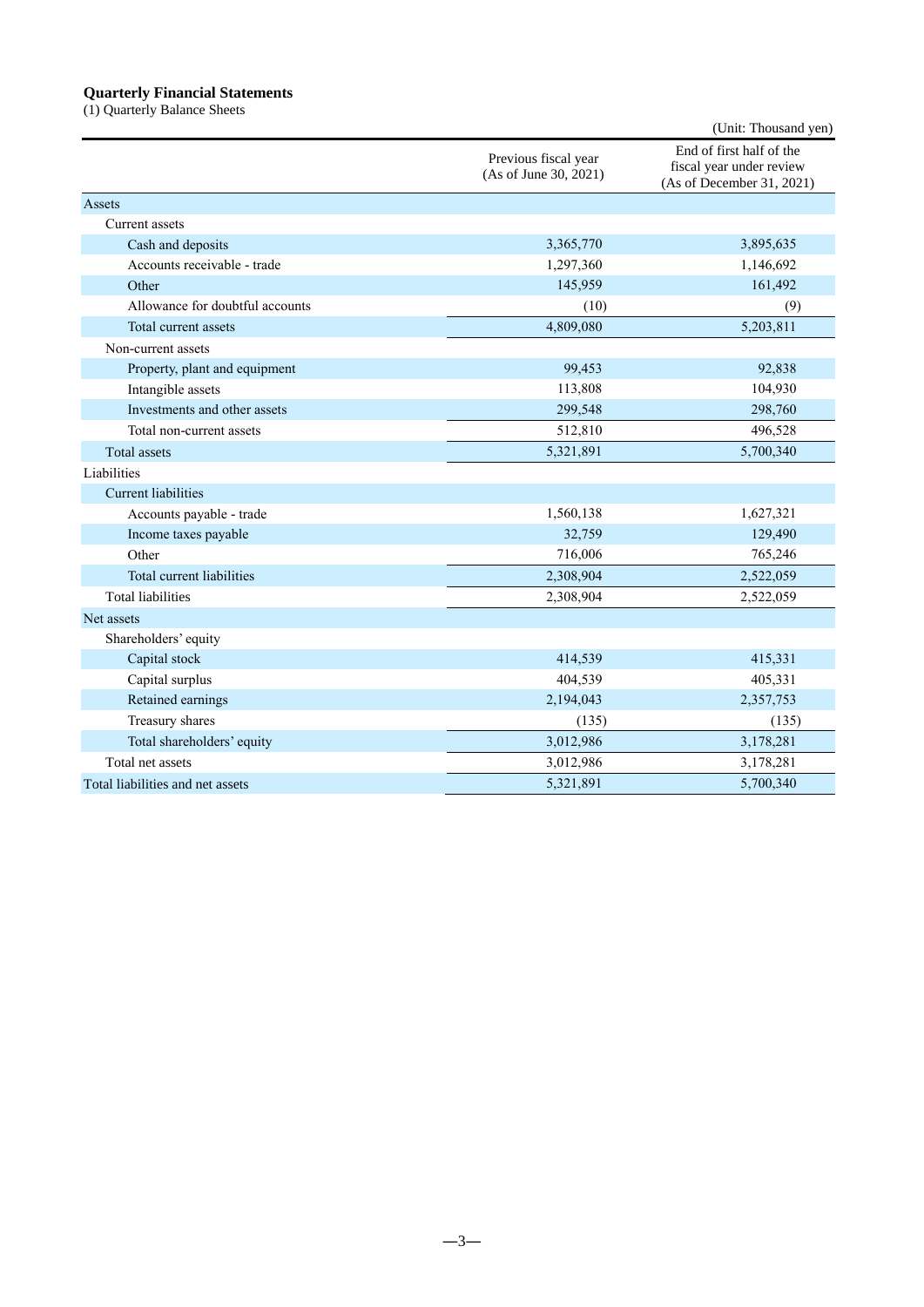#### (2) Quarterly Statement of Income (First six-month period)

|                                              |                                                                                          | (Unit: Thousand yen)                                                                         |
|----------------------------------------------|------------------------------------------------------------------------------------------|----------------------------------------------------------------------------------------------|
|                                              | First half of the<br>previous fiscal year<br>(From July 1, 2020<br>to December 31, 2020) | First half of the<br>fiscal year under review<br>(From July 1, 2021<br>to December 31, 2021) |
| Net sales                                    | 6,671,548                                                                                | 2,592,613                                                                                    |
| Cost of sales                                | 4,454,028                                                                                | 634,697                                                                                      |
| Gross profit                                 | 2,217,520                                                                                | 1,957,915                                                                                    |
| Selling, general and administrative expenses | 1,970,009                                                                                | 1,649,747                                                                                    |
| Operating income                             | 247,511                                                                                  | 308,168                                                                                      |
| Non-operating income                         |                                                                                          |                                                                                              |
| Interest income                              | 15                                                                                       | 15                                                                                           |
| Rewards income                               | 1,731                                                                                    | 2,878                                                                                        |
| Subsidy income                               | 6,630                                                                                    |                                                                                              |
| Insurance claim income                       |                                                                                          | 4,499                                                                                        |
| Other                                        | 309                                                                                      | 225                                                                                          |
| Total non-operating income                   | 8,686                                                                                    | 7,620                                                                                        |
| Non-operating expenses                       |                                                                                          |                                                                                              |
| Interest expenses                            | 153                                                                                      |                                                                                              |
| Foreign exchange losses                      | 68                                                                                       | 73                                                                                           |
| Other                                        | 3                                                                                        | $\boldsymbol{0}$                                                                             |
| Total non-operating expenses                 | 224                                                                                      | 74                                                                                           |
| Ordinary income                              | 255,972                                                                                  | 315,714                                                                                      |
| Extraordinary income                         |                                                                                          |                                                                                              |
| Insurance claim income                       |                                                                                          | 100,000                                                                                      |
| Total extraordinary income                   |                                                                                          | 100,000                                                                                      |
| <b>Extraordinary losses</b>                  |                                                                                          |                                                                                              |
| Information security expenses                |                                                                                          | 45,660                                                                                       |
| Total extraordinary losses                   | $\equiv$                                                                                 | 45,660                                                                                       |
| Net income before income taxes               | 255,972                                                                                  | 370,053                                                                                      |
| Income taxes - current                       | 62,661                                                                                   | 117,588                                                                                      |
| Income taxes - deferred                      | 20,939                                                                                   | (852)                                                                                        |
| Total income taxes                           | 83,601                                                                                   | 116,736                                                                                      |
| Net income                                   | 172,371                                                                                  | 253,317                                                                                      |